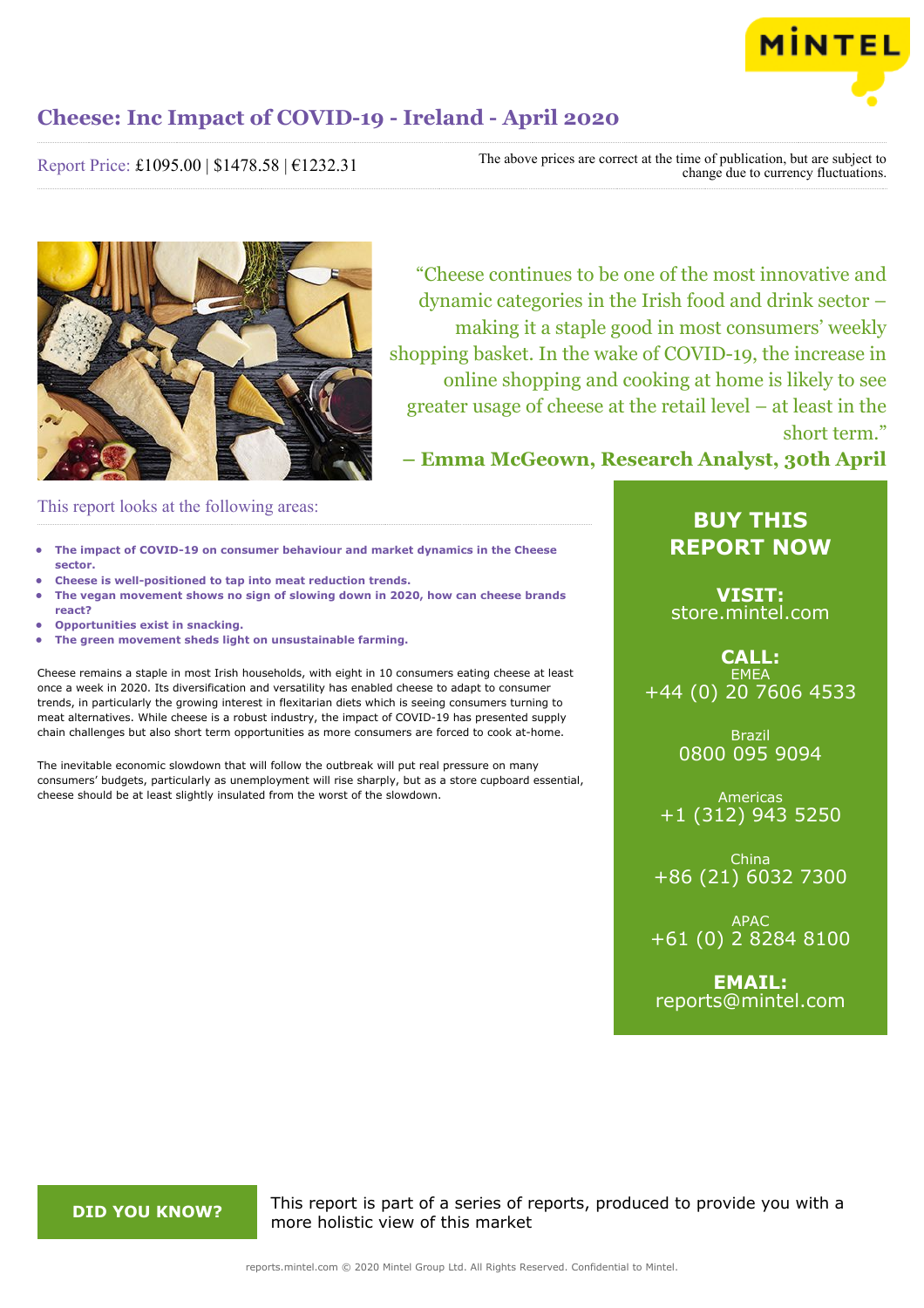

Report Price: £1095.00 | \$1478.58 | €1232.31

The above prices are correct at the time of publication, but are subject to change due to currency fluctuations.

#### **Table of Contents**

#### **Overview**

What you need to know

Key Issues Covered in this Report

Issues covered in this Report

#### **Executive Summary**

#### The market

Figure 1: Estimated retail sales of cheese, by value sales, IoI, NI and RoI, 2015-19

#### Market factors

UK prices fluctuate while RoI prices decrease

Brexit concerns among IoI consumers potentially affecting the cheese industry

Own-label cheese preferred over branded

Bord Bia addresses animal welfare concerns

#### Impact of COVID-19 on Cheese

Figure 2: Estimated retail sales of cheese, by value sales, IoI, NI and RoI, (adjusted for COVID-19), 2015-25

Figure 3: Expected impact of COVID-19 on cheese, short, medium and long-term, 30th April 2020

#### Who's innovating?

#### The consumer

#### Cheese eaten by most consumers

Figure 4: Frequency consumers typically eat/use cheese, NI and RoI, January 2020

#### Hard cheese favoured by Irish consumers

Figure 5: Types of cheese bought in the last three months, NI and RoI, January 2020

#### Cheese is most likely to be paired with bread

Figure 6: The ways consumers have eaten/used cheese in the last three months, NI and RoI, January 2020

#### Cheese under environmental spotlight

Figure 7: Agreement with statements related to cheese and eco/ethical concerns, NI and RoI, January 2020

#### Consumer interest in more flavours from their favourite brands

Figure 8: Agreement with statements related to cheese and brand loyalty, NI and RoI, January 2020

#### Cheese viewed as a good source of protein

Figure 9: Agreement with statements related to cheese and health, NI and RoI, January 2020

#### Three in four enjoy shopping for cheese

Figure 10: Agreement with statements related to cheese, NI and RoI, January 2020

What we think

#### **The Market – What You Need to Know**

#### COVID-19: Cheese benefits in the short run

Cheese sales witness modest but continued growth

Cheese prices in RoI see a decline while UK prices fluctuate

## BUY THIS REPORT NOW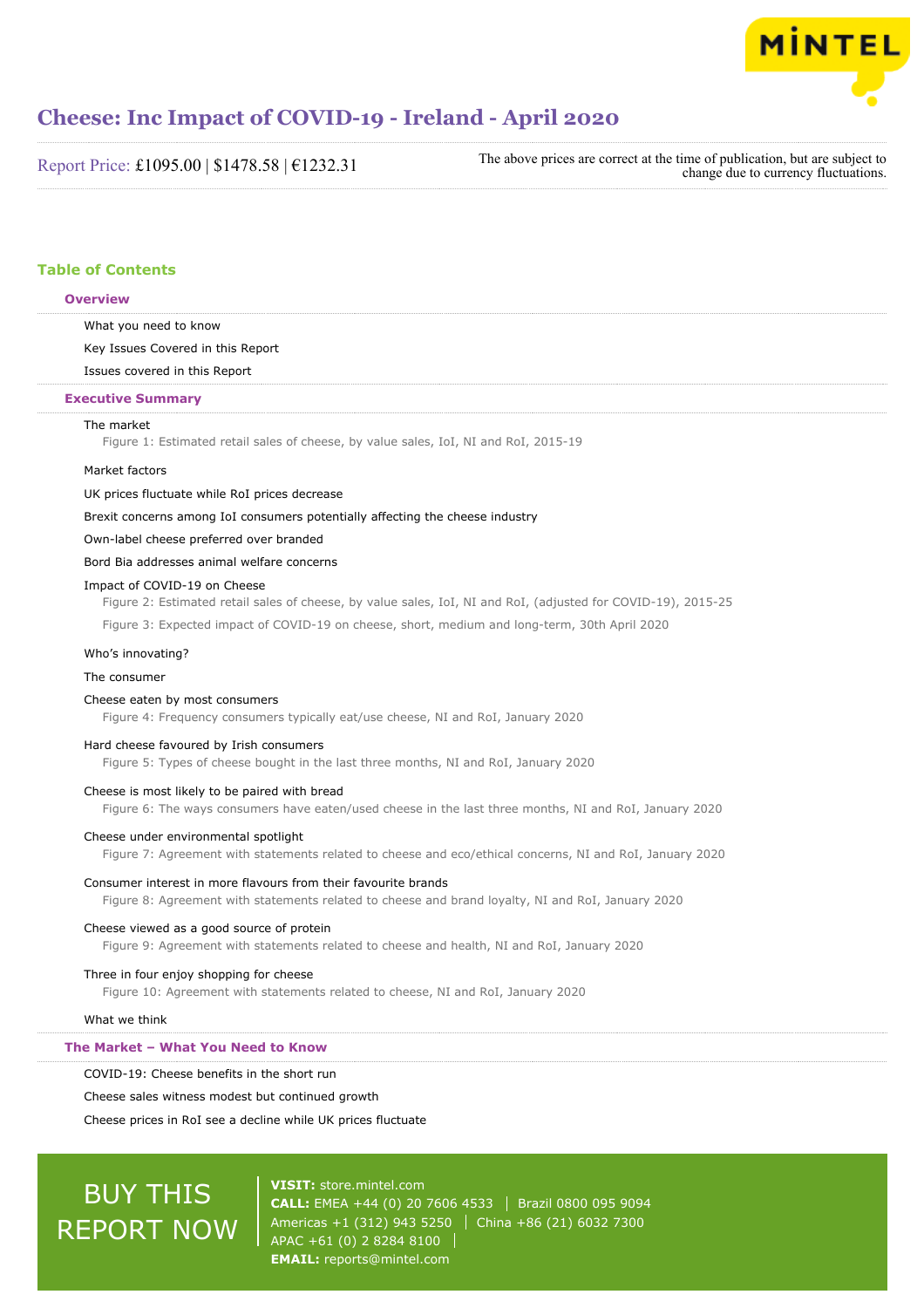

Report Price: £1095.00 | \$1478.58 | €1232.31

The above prices are correct at the time of publication, but are subject to change due to currency fluctuations.

Brexit continues to concern IoI consumers

Own-label cheese preferred over branded

Bord Bia addresses animal welfare concerns

#### **The Impact of COVID-19 on Cheese**

#### Short, medium and long-term impact on the industry

Figure 11: Expected impact of COVID-19 on cheese, short, medium and long-term, 30th April 2020

#### Opportunities and Threats

#### Impact on the cheese market

Figure 12: Estimated retail sales of cheese, by value sales, IoI, NI and RoI (adjusted for COVID-19), 2015-25

#### How the crisis will affect cheese's key consumer segments

Figure 13: Consumer agreement with statements related to COVID-19, NI and RoI, April 2020

Figure 14: Expected changes to food spending over the next month, in home vs out of home, NI and RoI, April 2020

#### How a COVID-19 recession will reshape the cheese market

Figure 15: Consumers who have cut back on non-essential spending as a result of the COVID-19/coronavirus outbreak, by gender and age, NI and RoI, April 2020 Figure 16: Estimated retail sales of cheese, IoI, NI and RoI, 2008-11

#### Marketing Mix

#### COVID-19: Market context

#### **Market Sizes and Forecast**

#### Cheese market continues to grow in 2019

Figure 17: Estimated retail sales of cheese, by value sales, IoI, NI and RoI (adjusted for COVID-19), 2015-25

#### Higher growth for cheese expected as a result of COVID-19

Figure 18: Estimated retail sales of cheese, by value sales, pre-pandemic vs adjusted for COVID-19, NI and RoI, 2020

#### 5.1% growth forecast by 2025

Figure 19: Estimated retail sales of cheese, by value sales, IoI, NI and RoI, 2015-25

#### **Market Drivers**

#### Cheese prices in RoI slowly falling

Figure 20: Consumer price indices of cheese and curd, RoI, January 2017-January 2020

Figure 21: Consumer price indices of cheese and curd, UK (including NI), January 2017-January 2020

#### Brexit fears filter down to the dairy industry

Figure 22: Agreement with statements related to Brexit, NI and RoI, June 2019

Figure 23: What effect consumers think Brexit will have on the cost of groceries, NI and RoI, June 2019

#### Own-label cheese preferred in Ireland

Figure 24: Consumers' preferences for branded vs own-label dairy (eg milk, cheese), NI and RoI, September 2019

#### Brands can stand out by going green

Bord Bia launch grass-fed initiative

#### **Companies and Brands – What You Need to Know**

#### Award-winning cheese in Ireland

Premium cheese trending in Ireland while low-fat launches slow

## BUY THIS REPORT NOW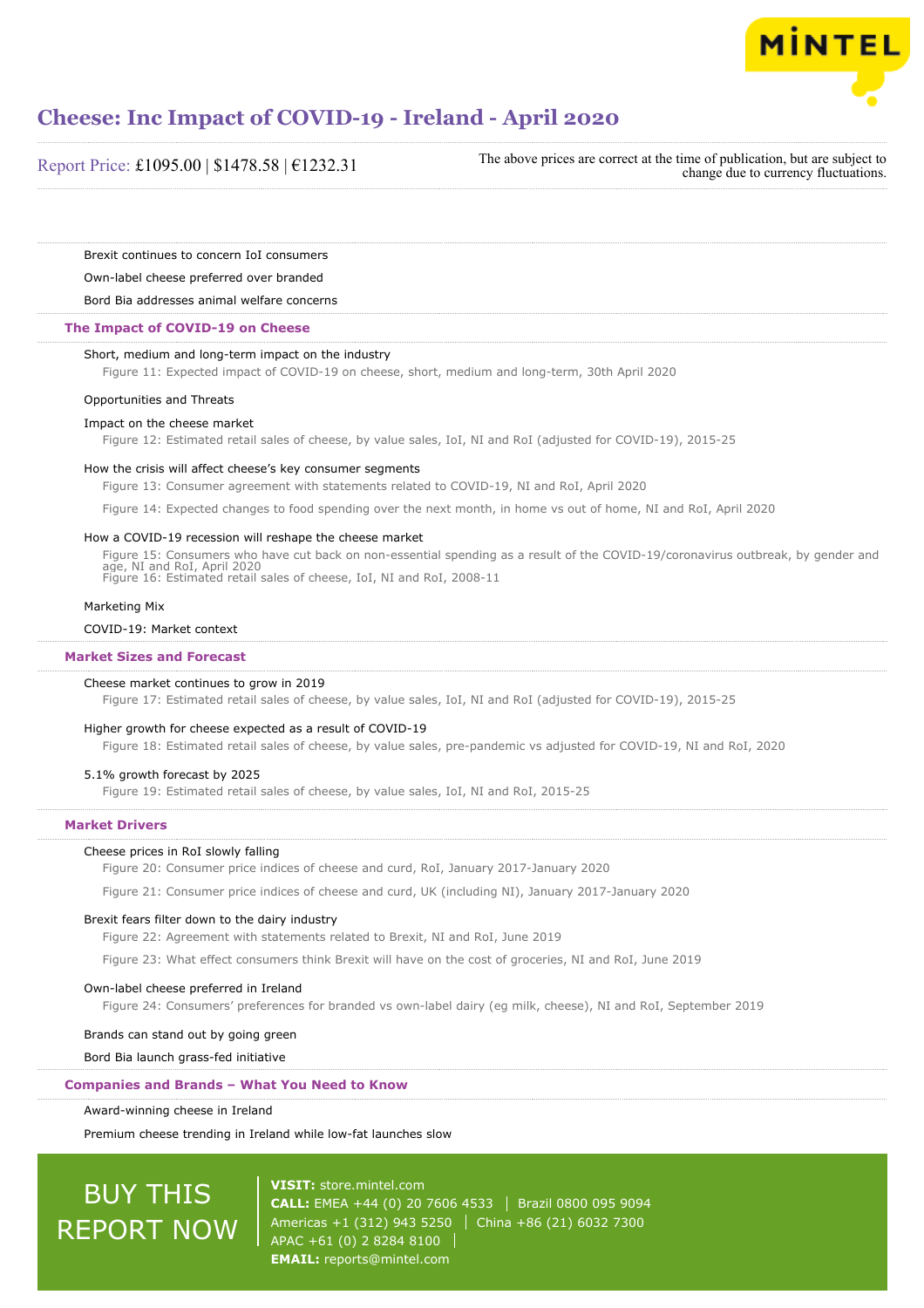

Room for growth of vegan claims as dairy industry addresses environment

#### **Who's Innovating?**

#### Innovation in hard cheese slows

Figure 25: New product development in cheese, UK and Ireland, 2015-19

#### Cream cheese adds appeal with 'whipped' claims

#### Own-label innovation outshines branded goods

Figure 26: Number of new products launched in cheese, by branded vs own-label, UK and Ireland, 2015-19

Figure 27: New products launched in the cheese market, by company, UK and Ireland, 2015-19

#### What's trending in cheese claims?

#### **Key Players**

Arla Foods Key facts Product portfolio Brand NPD Recent developments Carbery Key facts Product portfolio Brand NPD Recent developments Cashel Blue Farmhouse Cheesemakers Key facts Product portfolio Recent developments Dale Farm Key facts Product portfolio Recent developments Dairy Crest/Saputo Dairy UK Key facts Product portfolio Brand NPD Recent developments Dairygold Key facts Product portfolio Recent developments Kerry Group Key facts

## BUY THIS REPORT NOW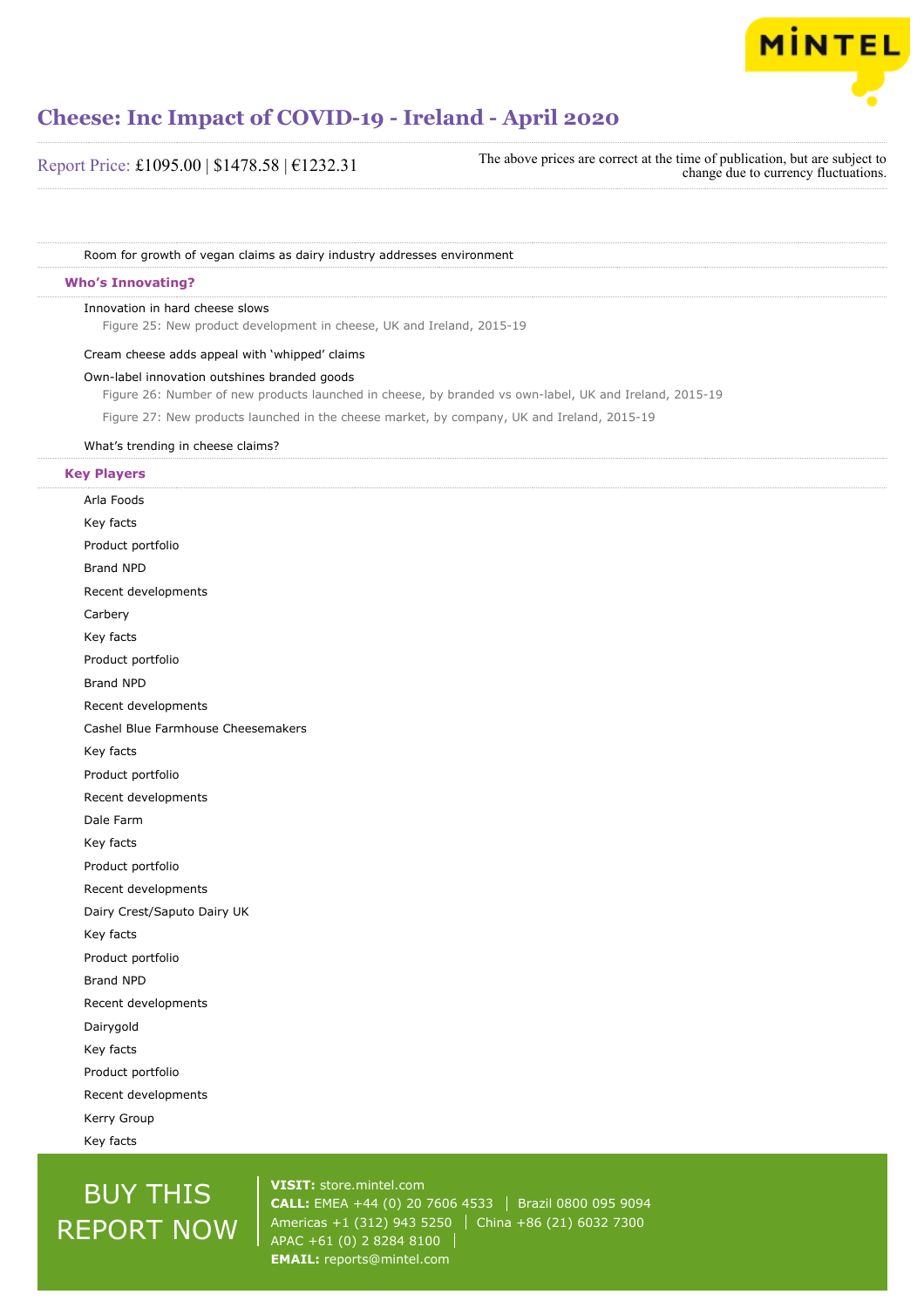

Report Price: £1095.00 | \$1478.58 | €1232.31 The above prices are correct at the time of publication, but are subject to change due to currency fluctuations.

| Product portfolio                                      |  |
|--------------------------------------------------------|--|
| <b>Brand NPD</b>                                       |  |
| Recent developments                                    |  |
| Glanbia                                                |  |
| Key facts                                              |  |
| Product portfolio                                      |  |
| <b>Brand NPD</b>                                       |  |
| Recent developments                                    |  |
| Mondelez International                                 |  |
| Key facts                                              |  |
| Product portfolio                                      |  |
| <b>Brand NPD</b>                                       |  |
| Recent developments                                    |  |
| Ornua                                                  |  |
| Key facts                                              |  |
| Product portfolio                                      |  |
| <b>Brand NPD</b>                                       |  |
| Recent developments                                    |  |
| The Consumer - What You Need to Know                   |  |
| Cheese remains a staple in Irish households            |  |
| Hard cheese is the top cheese eaten by Irish consumers |  |
| Bread and cheese go hand-in-hand                       |  |
| Cheese finds itself under eco and ethical scrutiny     |  |

Consumer interest in more flavours from their favourite brands

Cheese viewed as a good source of protein

#### **Frequency of Purchase**

#### Nine in 10 Irish consumers eat cheese in a typical month

Figure 29: Frequency consumers typically eat/use cheese, NI and RoI, January 2020

#### Younger consumers more likely to eat cheese daily

Figure 30: Consumers who eat cheese once a day or more, by age, NI and RoI, January 2019

Figure 31: Frequency consumers typically eat/use cheese, NI, January 2020

Figure 32: Frequency consumers typically eat/use cheese, RoI, January 2020

Figure 33: Agreement with the statement 'Environmental concerns have caused me to limit/reduce the amount of cheese I eat in the last 12 months', by age, NI and RoI, January 2020

#### **Types of Cheese**

#### Hard cheese in the most bought cheese in Ireland

Figure 34: Types of cheese bought in the last three months, NI and RoI, January 2020

#### Hard cheese enjoyed most by older age demographics

Figure 35: Consumers who bought hard cheese in the last three months, by age, NI and RoI, January 2020

## BUY THIS REPORT NOW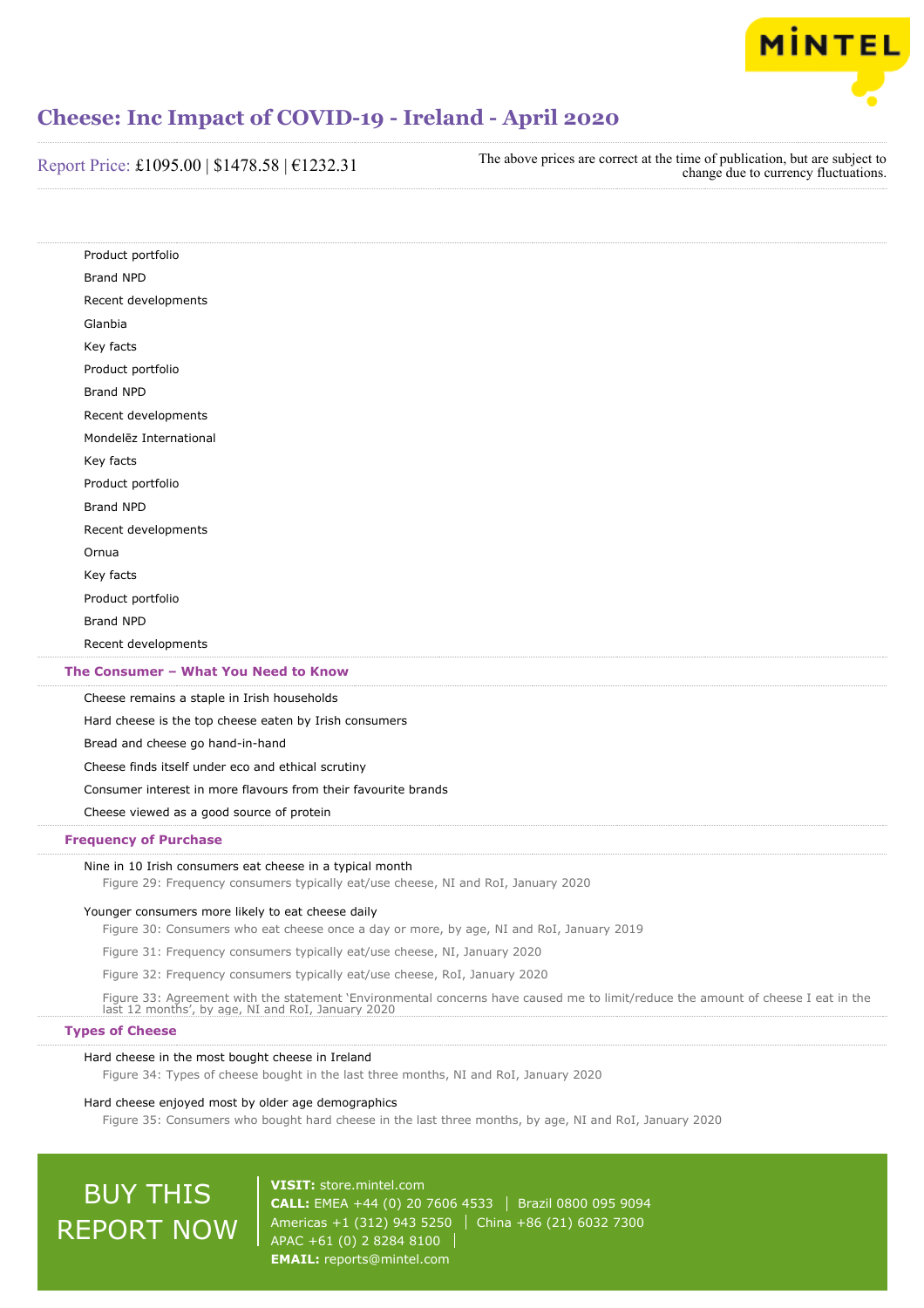

Report Price: £1095.00 | \$1478.58 | €1232.31

The above prices are correct at the time of publication, but are subject to change due to currency fluctuations.

Cream cheese can target affluent consumers with premium claims

Figure 36: Consumers who bought cream cheese (eg Philadelphia, Mascarpone) in the last three months, by gender and socioeconomic group, NI and RoI, January 2020

#### Goat/sheep's cheese finds an audience in meat alternatives

Figure 37: Consumers who bought goat/sheep's milk cheese in the last three months, by gender, NI and RoI, January 2020

Figure 38: Consumers who are currently adhering to a flexitarian diet (meaning they mainly eat plants, but occasionally eat meat), by gender, NI and RoI, June 2019

**Usage of Cheese**

#### Cheese eaten most with bread

Figure 39: The ways consumers have eaten/used cheese in the last three months, NI and RoI, January 2020

#### Mature consumers more likely eat cheese in a sandwich

Figure 40: Consumers who have used cheese with bread (eg in a sandwich) in the last three months, NI and RoI, January 2020

#### Cheese usage in hot meals vs cold meals

Figure 41: Consumers who have used cheese as an ingredient in a hot meal and as an ingredient in a cold meal in the last three months, NI and RoI, January 2020

#### **Cheese and the Eco and Ethical Movement**

#### Biodegradable cheese demanded

Figure 42: Agreement with statements related to cheese and eco/ethical concerns, NI and RoI, January 2020

#### Biodegradable packaging demanded but is it practical?

Figure 43: Consumer agreement with the statement 'Cheese packaging should be biodegradable', NI and RoI, January 2020

#### Demand exists for vegan cheese but more variety is needed

Figure 44: Agreement with statements related to vegan cheese and environmental concerns, NI and RoI, January 2020

#### **Brand Loyalty in Cheese**

#### Greater NPD demanded by consumers

Figure 45: Agreement with statements related to cheese and brand loyalty, NI and RoI, January 2020

#### Affluent consumers seek more from cheese brands

Figure 46: Consumer agreement with the statement 'I would like to try new types of cheese from my favourite brand (eg new flavour, format etc)', by social class NI and RoI, January 2020

#### Irish brands seen as superior

Figure 47: Consumer agreement with the statement 'Irish/Northern Irish cheese is superior to cheese from other countries', NI and RoI, January 2020

#### **Health and Cheese**

#### Cheese seen as a good source of protein

Figure 48: Agreement with statements related to cheese and health, NI and RoI, January 2020

#### Health concerns could threaten the cheese market

Figure 49: Agreement with statements related to cheese, NI and RoI, January 2020

#### Gut health claims can elevate cheese's image

#### Cheese seen as a healthy snack but there is scope to target adults better

Figure 50: Agreement with statements related to cheese, NI and RoI, January 2020

Figure 51: Consumers who have used cheese as a snack on its own for themselves or with crackers, NI and RoI, January 2020

#### **Attitudes towards Cheese**

#### Texture is just as important as flavour

Figure 52: Agreement with statements related to cheese, NI and RoI, January 2020

# BUY THIS REPORT NOW